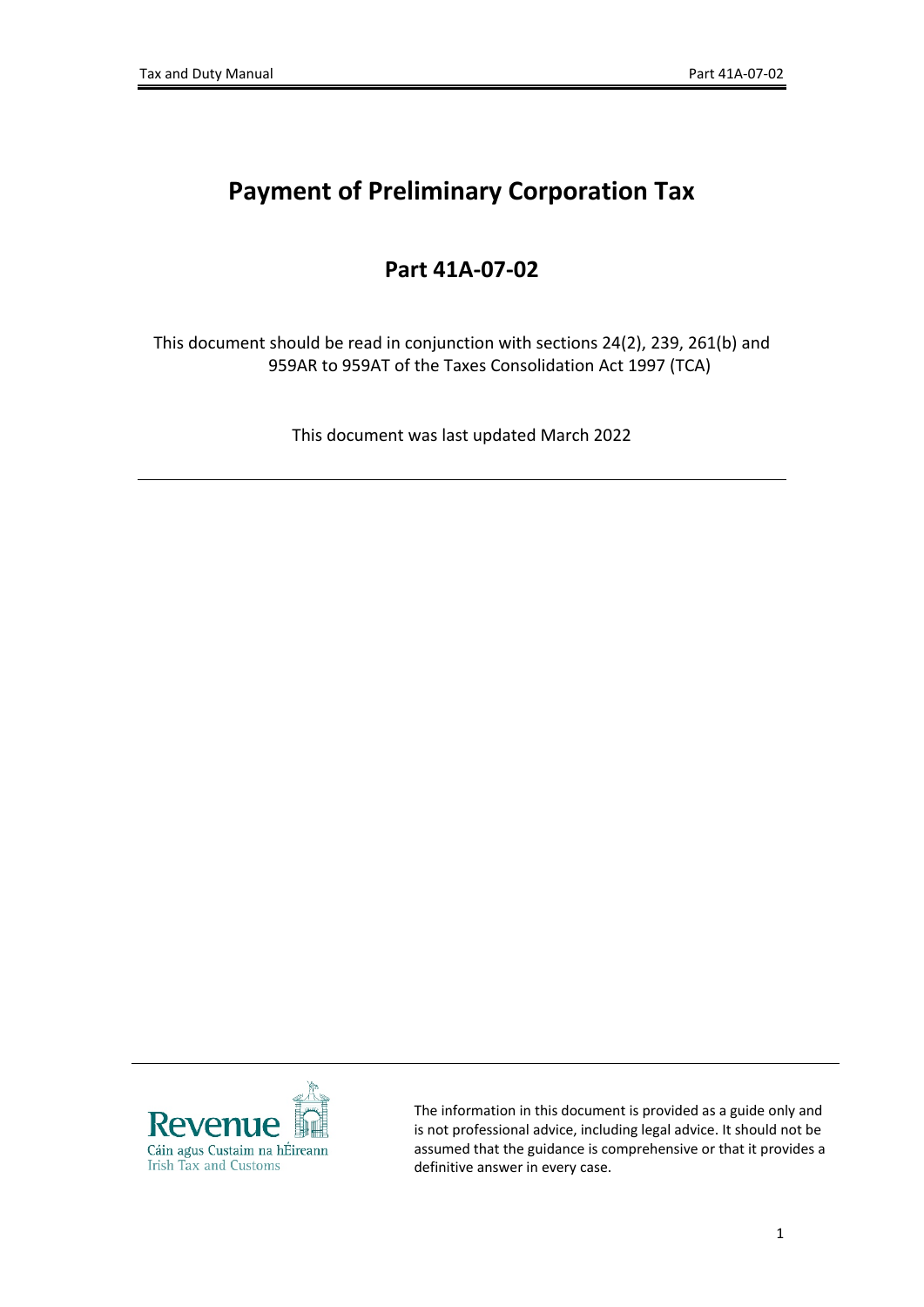### **Table of Contents**

| $\mathbf{1}$   |                                                                          |  |
|----------------|--------------------------------------------------------------------------|--|
| $2^{\circ}$    | Large companies – preliminary tax dates and amounts3                     |  |
| $\overline{3}$ |                                                                          |  |
| $\overline{4}$ | Preliminary Corporation Tax and Income Tax payable under section 239 TCA |  |
| 5              |                                                                          |  |
| 6              | Corporation Tax liability and Deposit Interest Retention Tax (DIRT) 8    |  |
| $\overline{7}$ |                                                                          |  |
| 8              |                                                                          |  |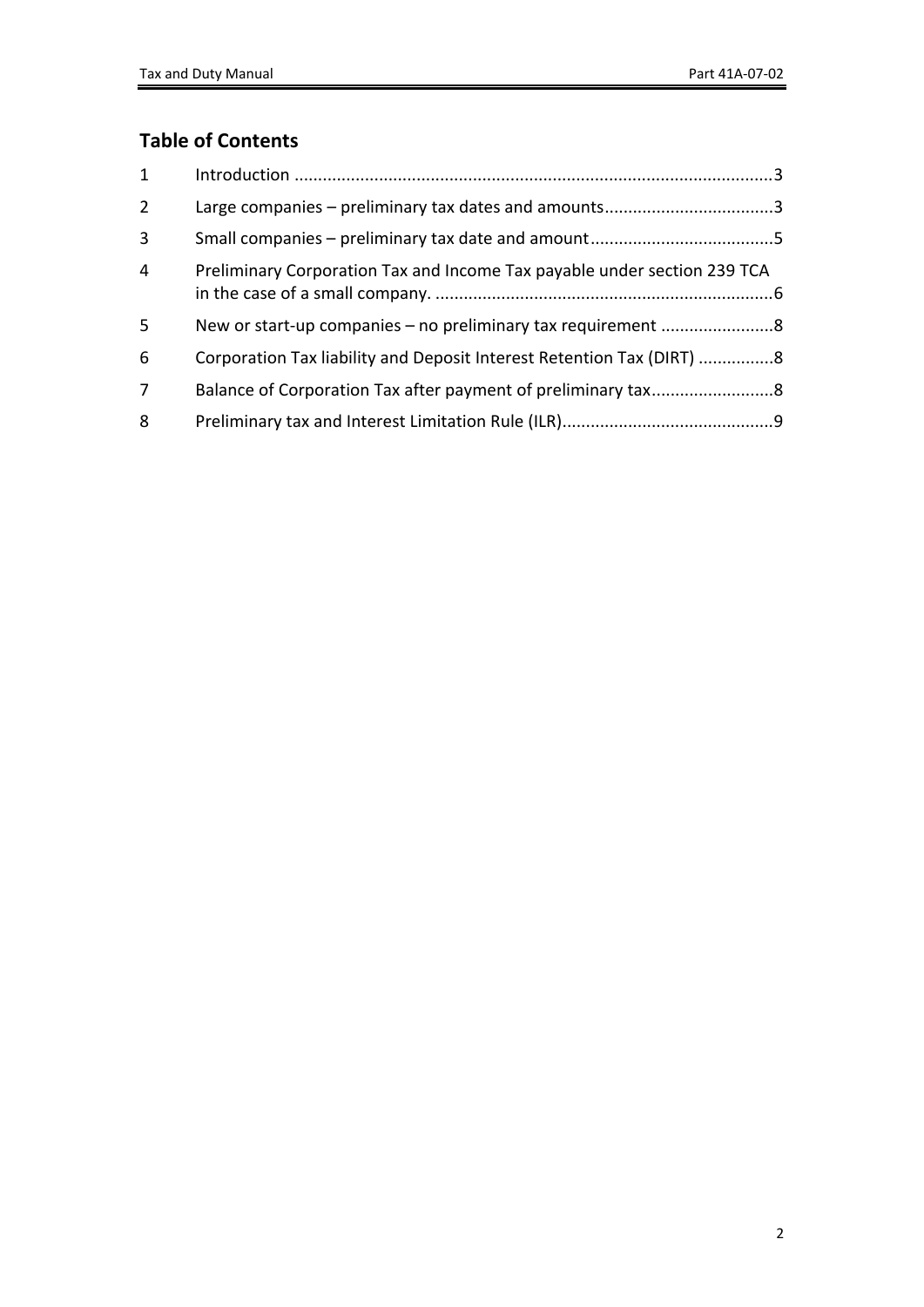### <span id="page-2-0"></span>1 Introduction

This manual summarises the requirements for the payment of preliminary tax by companies. The manual covers:

- Preliminary tax dates and amounts for large companies;
- Preliminary tax dates and amounts for small companies;
- New or start-up companies;
- DIRT deducted from interest received by a company chargeable to corporation tax in respect of that interest;
- Preliminary Corporation Tax and Income Tax payable under section 239 Taxes Consolidation Act 1997 (TCA) in the case of a small company;
- The balance of Corporation Tax due after preliminary tax is paid; and
- Preliminary tax and the interest limitation rule (ILR).

### <span id="page-2-1"></span>2 Large companies – preliminary tax dates and amounts

A large company is a company whose Corporation Tax (CT) liability is above €200,000 in the previous accounting period. Where the previous accounting period is less than 12 months, this €200,000 limit is proportionally reduced. For example, if the previous accounting period was a six-month period, the company would be treated as a "large company" if its CT liability in the previous period was above €100,000.

Preliminary tax for large companies is due in two instalments. The first instalment is due on the earlier of:

- a) The last day within six months of the start of the accounting period or
- b) The  $21^{st}$  day, or  $23^{rd}$  day for electronic payments, of the month in which the day at a) above falls.

The amount due is either:

- 50% of the CT liability for the previous accounting period, or
- 45% of the CT liability for the current accounting period.

The second instalment is due on the earlier of:

- a) 31 days before the end of the accounting period or
- b) The  $21^{st}$  day, or 23rd day for electronic payments, of the month in which the day at a) falls.

The amount due is the balance that will bring the preliminary tax up to 90% of the final tax due for the current accounting period.

The company must pay 90% of the preliminary tax in one instalment if the accounting period is less than seven months.

If the CT liability for the current accounting period is nil, the preliminary tax due is nil.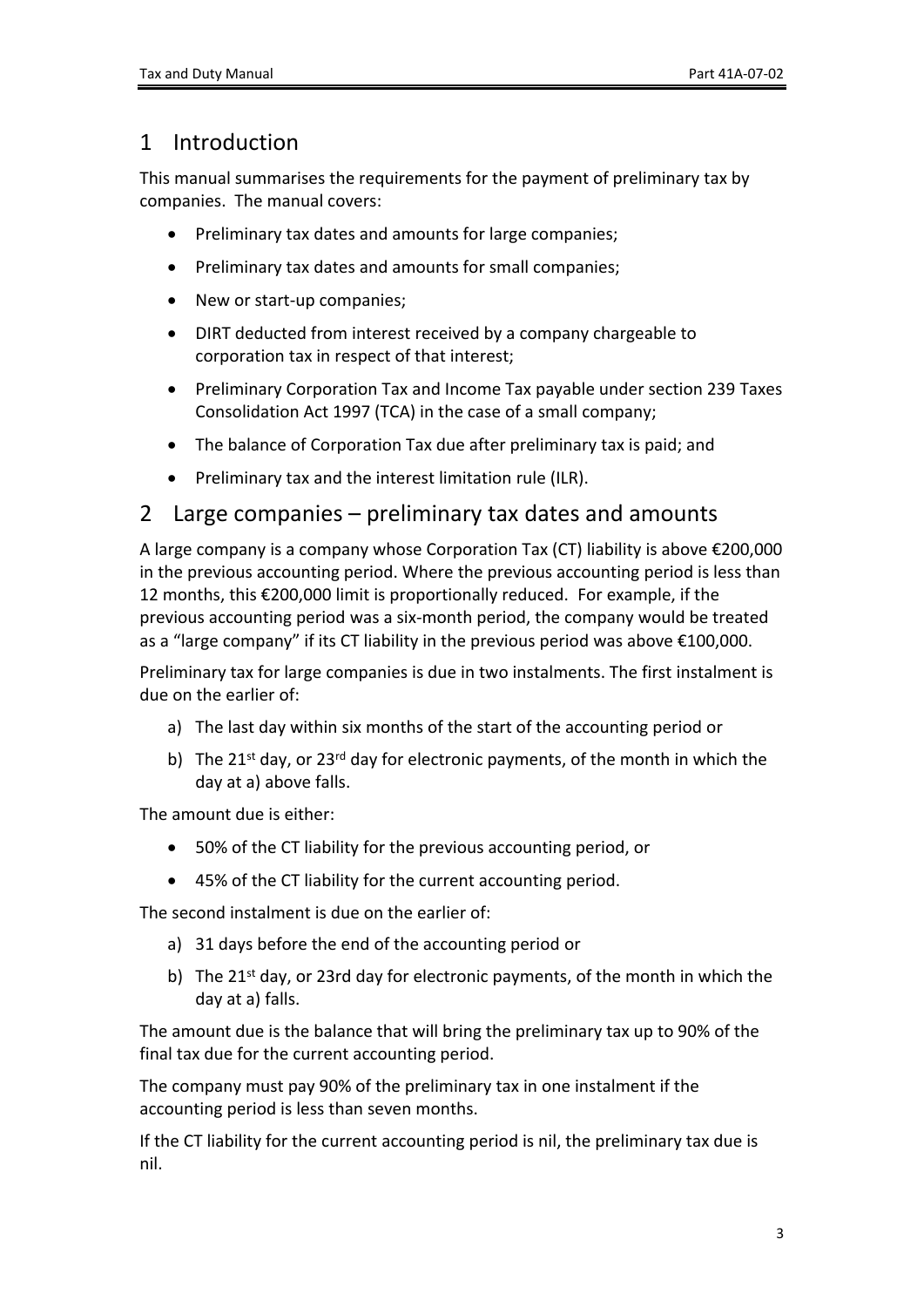Where a non-Irish resident company in receipt of income chargeable to corporation tax under Case V comes within the charge to corporation tax solely as a consequence of section 25(2A) TCA (introduced by Finance Act 2021), and it has an accounting period ending on or before 30 June 2022, then preliminary corporation tax in respect of that accounting period is due on or before 21 June 2022, or 23 June 2022 where the payment of preliminary tax is by electronic means.

#### **Example 1**

Denlux LTD is a large company with an accounting period starting on 1 January 2022 and ending on 31 December 2022. The company does not have an exemption from mandatory e-filing and therefore pays and files returns electronically.

Denlux LTD must pay the first instalment of preliminary tax on the earlier of:

- a) The last day within six months of the start of the accounting period, which is 30 June 2022; or
- b) The 23<sup>rd</sup> day of the month in which a) falls, which is 23 June 2022.

Since b) is earlier than a), Denlux LTD must pay its first instalment of preliminary tax on or before 23 June 2022.

The company must pay the second instalment of preliminary tax on the earlier of:

- a) 31 days before the end of the accounting period, which is 30 November 2022, or
- b) The 23<sup>rd</sup> day of the month in which a) falls, which is 23 November 2022.

Since b) is earlier than a), Denlux LTD must pay its second instalment of preliminary tax on or before 23 November 2022.

#### **Example 2**

Cinlin LTD is a large company with an accounting period starting on 5 January 2022 and ending on 4 January 2023. The company does not have an exemption from mandatory e-filing and therefore pays and files returns electronically.

The company must pay the first instalment of preliminary tax

- a) The last day within six months of the start of the accounting period, which is 4 July 2022; or
- b) The 23<sup>rd</sup> day of the month in which a) falls, which is 23 July 2022.

Since a) is earlier than b), Cinlin LTD must pay its first instalment of preliminary on or before 4 July 2022.

The company must pay the second instalment of preliminary tax

- a) 31 days before the end of the accounting period, which is 4 December 2022, or
- b) The 23<sup>rd</sup> day of the month in which a) falls, which is 23 December 2022.

Since a) is earlier than b), Cinlin LTD must pay its second instalment of preliminary tax on or before 4 December 2022.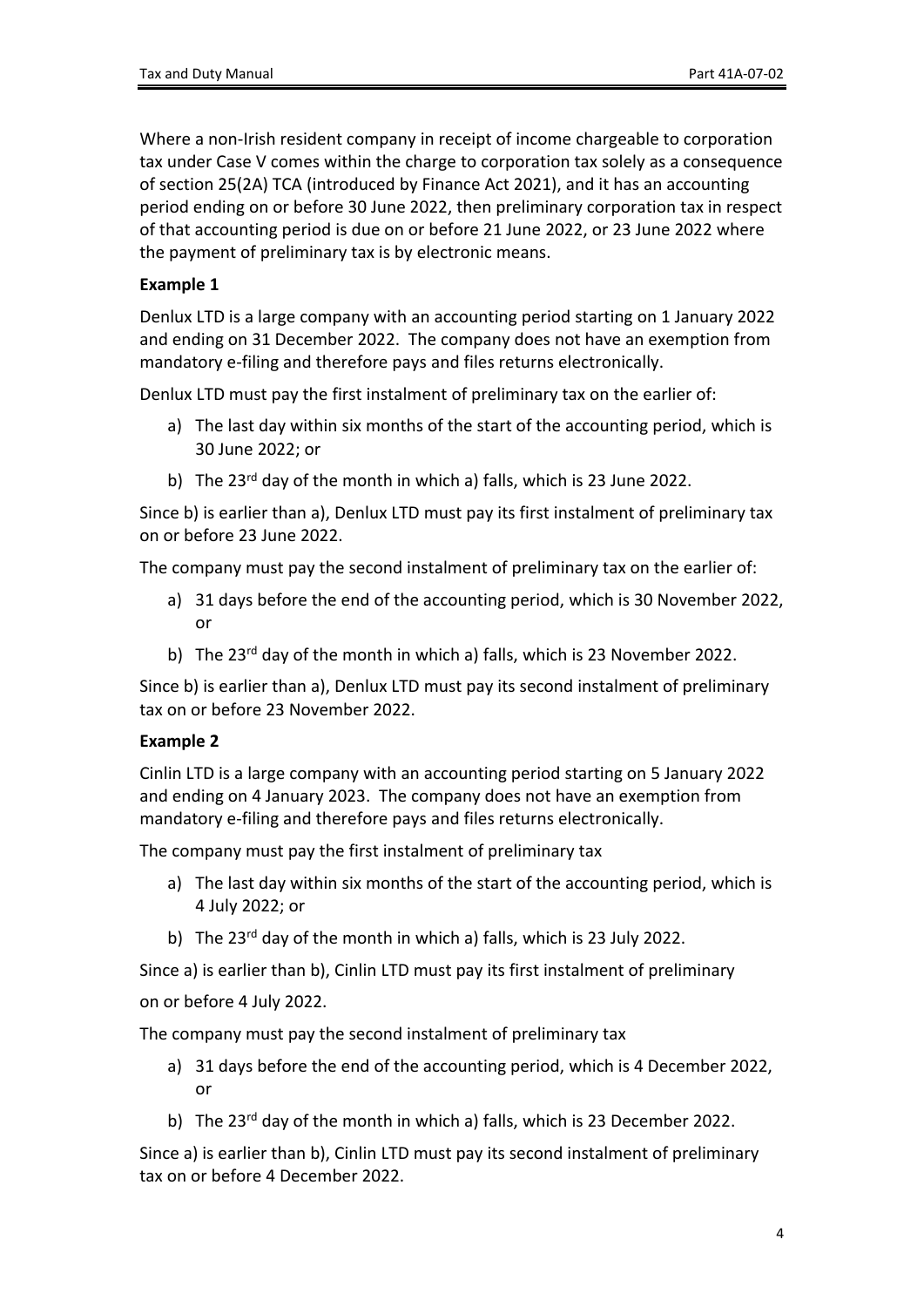### <span id="page-4-0"></span>3 Small companies – preliminary tax date and amount

A "small company" is a company whose CT liability does not exceed €200,000 in the previous accounting period (excluding surcharges and income tax due under section 239 TCA - see paragraph 4 below). Where the previous accounting period is less than 12 months, this €200,000 limit is proportionally reduced. For example, if the previous accounting period was a six-month period, the company would be treated as a "small company" if its CT liability in the previous period was below €100,000.

Small companies make a single payment of preliminary tax. The amount due is either:

- 100% of their CT liability for the previous accounting period
- 90% of their CT liability for the current accounting period.

If the CT liability for the current accounting period is nil, the preliminary tax due is nil.

This single payment of preliminary tax is due on the earlier of:

- a) 31 days before the end of the accounting period or
- b) The  $21^{st}$  day, or 23rd day for electronic payments, of the month in which the day at a) above falls.

#### **Example 3**

Lincin LTD is a small company with an accounting period starting on 1 January 2022 and ending on 31 December 2022. The company does not have an exemption from mandatory e-filing and therefore pays and files returns electronically.

Lincin LTD must pay its preliminary tax on the earlier of:

- a) 31 days before the end of the accounting period, which is 30 November 2022; or
- b) The 23<sup>rd</sup> day of the month in which a) falls, which is 23 November 2022.

Since b) is earlier than a), the company must pay preliminary tax on or before 23 November 2022.

#### **Example 4**

Luxden LTD is a small company with an accounting period starting on 5 January 2022 and ending on 4 January 2023.

Luxden LTD must pay preliminary tax on the earlier of

- a) 31 days before the end of the accounting period, which is 4 December 2022, or
- b) The 23<sup>rd</sup> day of the month in which a) falls, which is 23 December 2022.

Since a) is earlier than b), Luxden LTD must pay its preliminary tax liability on or before 4 December 2022.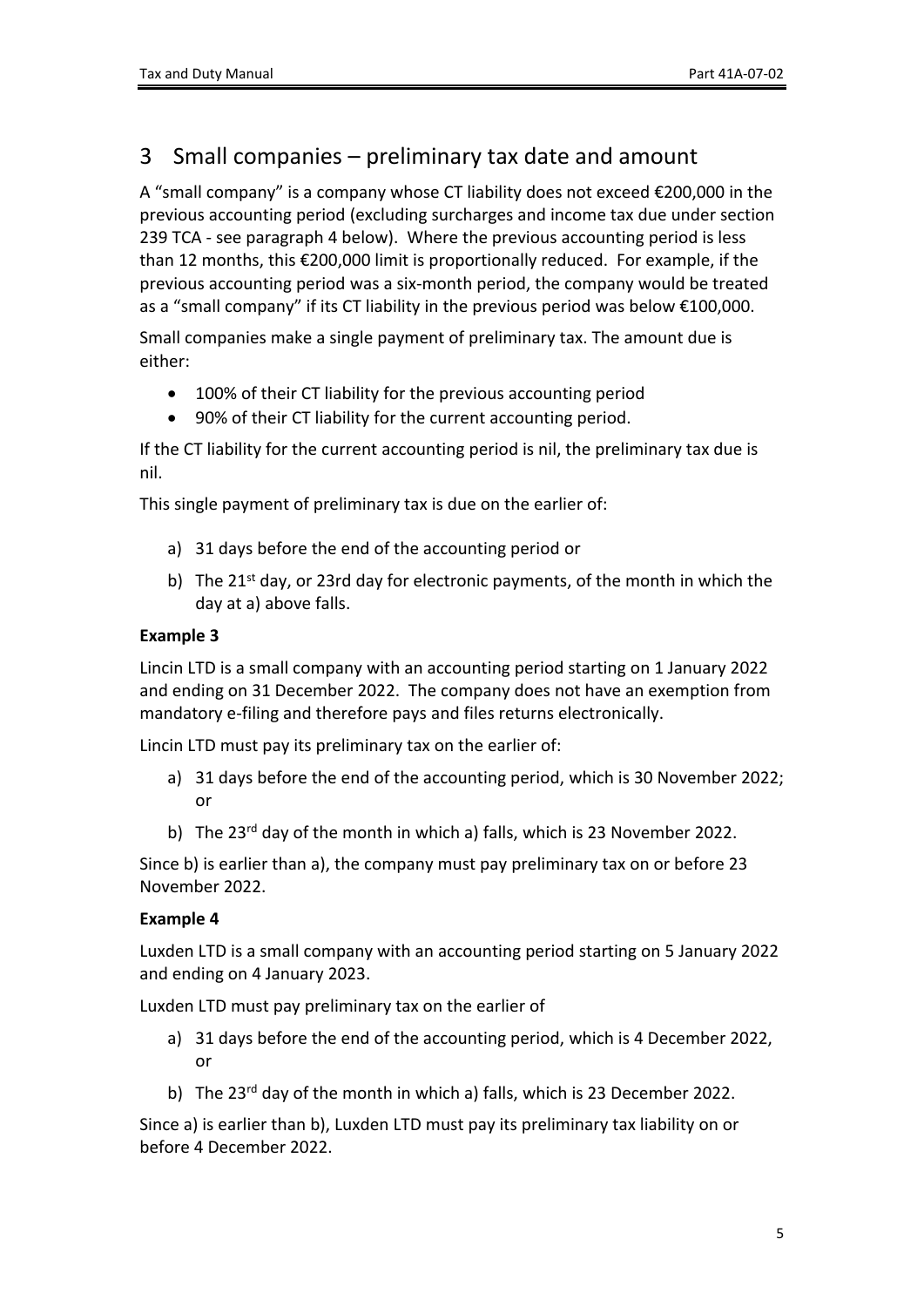## <span id="page-5-0"></span>4 Preliminary Corporation Tax and Income Tax payable under section 239 TCA in the case of a small company.

Section 239 TCA regulates the time and manner in which Irish resident companies are to account for and pay income tax on "relevant payments" from which income tax is deductible. "Relevant payments" include annual payments, patent royalties, certain interest payments and perquisites (for example, employer paid medical insurance premiums) from which the company making the payment is required to deduct income tax at the standard rate (currently 20%) under section 238 TCA or section 112A TCA in the case of employer paid medical insurance. Income tax is payable net of any income tax borne by the company on payments received, where set off has been claimed.

Section 239(5) TCA provides that income tax in respect of relevant payments in an accounting period shall be due at the time by which preliminary tax for the accounting period is due and payable. Section 239(11) TCA provides that such income tax is treated as corporation tax for charging, assessment, collection and recovery purposes and therefore it forms part of a company's corporation tax liability for these purposes.

Under section 958 TCA and, with effect from 1 January 2013, section 959AM TCA, a "small company" has the option of basing its preliminary tax payment on 90% of the company's corporation tax liability for the current accounting period (the "current year basis") or 100% of the corresponding corporation tax for the preceding accounting period (the "preceding year basis"). For preliminary tax purposes, a small company is defined as a company whose corresponding corporation tax for the preceding chargeable period is €200,000 or less.

Income tax payable under section 239 TCA need not be taken into account in determining whether a company falls within the €200,000 limit for small companies. That means a company's eligibility for the €200,000 limit may be determined by reference to the company's corporation tax liability in the preceding year, excluding income tax paid (or payable) under section 239 TCA.

A strict interpretation of section 239(5) TCA requires full payment of income tax due for an accounting period on the preliminary tax date for that accounting period. However, Revenue is prepared to accept that a small company, opting to pay its preliminary tax on a "preceding year basis", can satisfy its obligations under section 239(5) TCA by paying 100% of the income tax paid or payable by the company under section 239 TCA in the preceding accounting period, on or before the due date for preliminary tax for the current accounting period.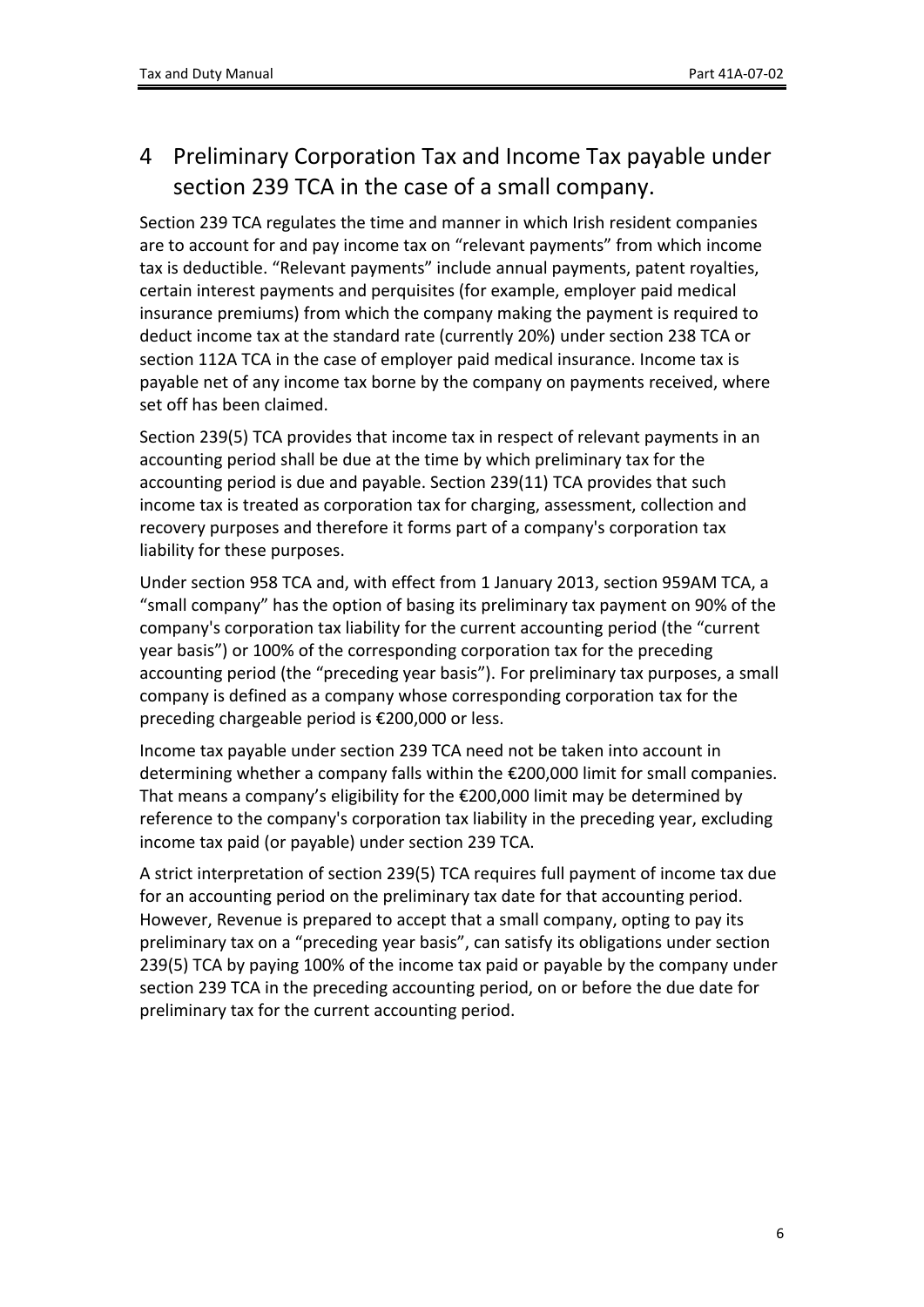Similarly, where a small company opts to pay preliminary tax on a "current year basis", the company should pay at least 90% of its income tax liability under section 239 TCA for the current accounting period, on or before the due date for preliminary corporation tax for that accounting period. In both cases, the balance, if any, of income tax due under section 239 TCA for the accounting period should be paid on or before the return filing date for that accounting period.

New companies do not have to pay preliminary tax in their first accounting period where their tax liability for that accounting period is not more than €200,000. Accordingly, any income tax payable by such a company under section 239 TCA in its first accounting period should be paid on or before the return filing date for that accounting period.

The examples below show how preliminary corporation tax and income tax payable under section 239 TCA is computed in the case of a small company.

#### **Example 1**

Company opts to pay preliminary tax on 100% preceding year basis

|                                   | <b>Preceding Year</b> | <b>Current Year</b> |
|-----------------------------------|-----------------------|---------------------|
| <b>Corporation Tax on Profits</b> | €150,000              | €200,000            |
| S239 Income Tax                   | €50,000               | €50,000             |
| <b>Total Corporation Tax</b>      | €200,000              | €250,000            |

The preliminary tax payable in the current year, based on 100% of total tax liability in the preceding year is €200,000.

#### **Example 2**

Company opts to pay preliminary tax on 90% current year basis

|                                   | <b>Preceding Year Current Year</b> |          |
|-----------------------------------|------------------------------------|----------|
| <b>Corporation Tax on Profits</b> | €150,000                           | €100,000 |
| S239 Income Tax                   | €50,000                            | €50,000  |
| <b>Total Corporation Tax</b>      | €200,000                           | €150,000 |

The preliminary tax payable in the current year, based on 90% of the total tax liability in the current year, is €135,000.

**Note:** A company's preliminary tax is payable one month before the end of an accounting period and not later than the 21st day of the penultimate month of the accounting period.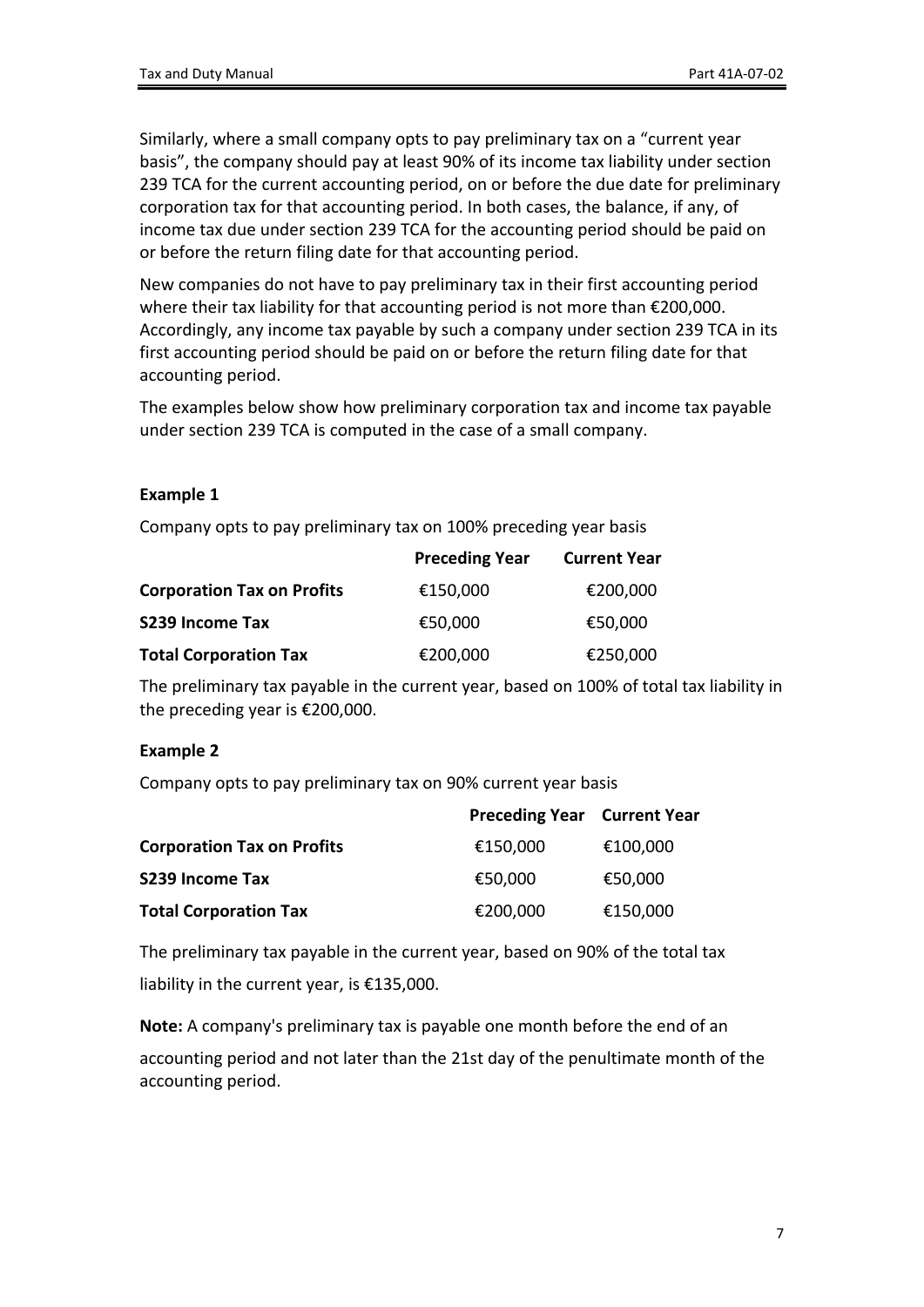## <span id="page-7-0"></span>5 New or start-up companies – no preliminary tax requirement

New or start-up companies do not have to pay preliminary tax for their first accounting period if the CT liability is less than €200,000. However, the company must pay the final CT liability for the first accounting period when submitting the CT return.

A non-Irish resident company coming within the charge to corporation tax for the first time solely as a consequence of section 25(2A) TCA, introduced by Finance Act 2021, does not have to pay preliminary tax for the first accounting period if its CT liability is less than €200,000.

### <span id="page-7-1"></span>6 Corporation Tax liability and Deposit Interest Retention Tax (DIRT)

Deposit Interest Retention Tax (DIRT) is provided for in Part 8, Chapter 4 Taxes Consolidation Act 1997 (TCA). DIRT deducted from interest received by a company chargeable to corporation tax (CT) in respect of that interest may be set-off against its liability to CT and any balance not set-off may be repaid (Section 261(b) and Section 24(2) TCA).

In effect, DIRT suffered on interest received by a company is to be treated for the purposes of CT in the same manner as income tax deducted from any other payments received by a company. Thus, the amount of preliminary tax should be based on the ultimate liability to CT after any set-off for DIRT or income tax paid by deduction.

## <span id="page-7-2"></span>7 Balance of Corporation Tax after payment of preliminary tax

The balance of CT due must be paid by the return filing date which is the earlier of:

- a) The day that falls nine months after the end of the accounting period or
- b) The 21<sup>st</sup> day, or 23<sup>rd</sup> day for electronic filers, of the month in which the date at a) falls.

If the accounting period of a company which files returns electronically ends on 31 December 2021, the balance of the tax is due on the earlier of

- a) Nine months after the end of the accounting period, which is 30 September 2022, or
- b) The 23<sup>rd</sup> day of the month in which a) falls, which is 23 September 2022.

As b) is earlier than a), the balance of tax for the accounting period ended 31 December 2021 is due on or before 23 September 2022.